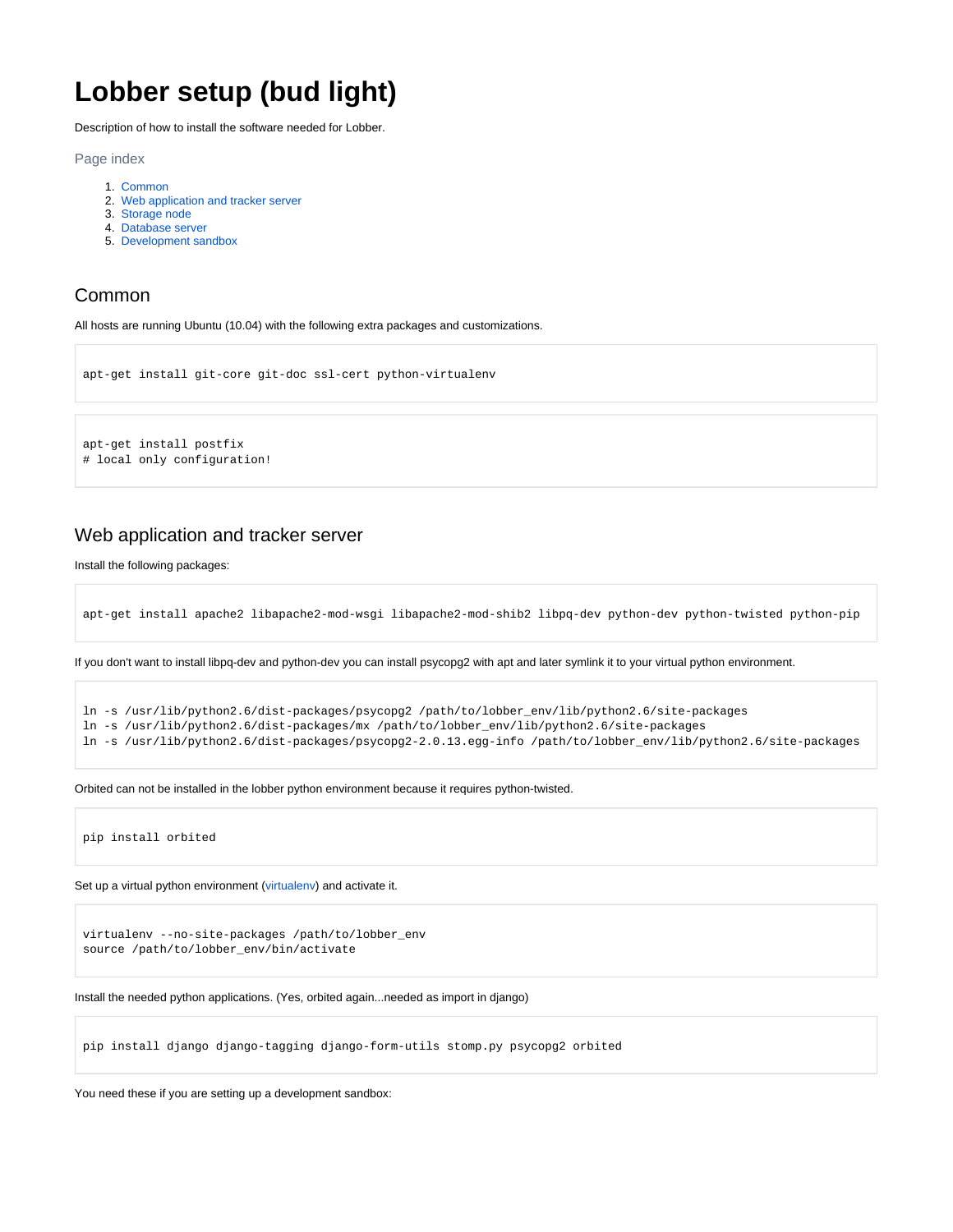pip install uuid django-evolution django-extensions werkzeug django-debug-toolbar

#### Get Lobber from git.nordu.net and check out the latest stable version.

```
git clone git://git.nordu.net/lobber.git
cd lobber
git checkout bud-light
```
Create the a log, torrent and a dropbox directory in the lobber root directory. Make the writable by the Apache user.

cd /path/to/lobber/ mkdir logs mkdir torrents mkdir dropbox

Symlink the environment directory and Django admin media directory in to the src directory.

cd /path/to/lobber/src ln -s /path/to/lobber\_env env ln -s env/lib/python2.6/site-packages/django/contrib/admin/media admin-media

Edit paths and other options in settings.py.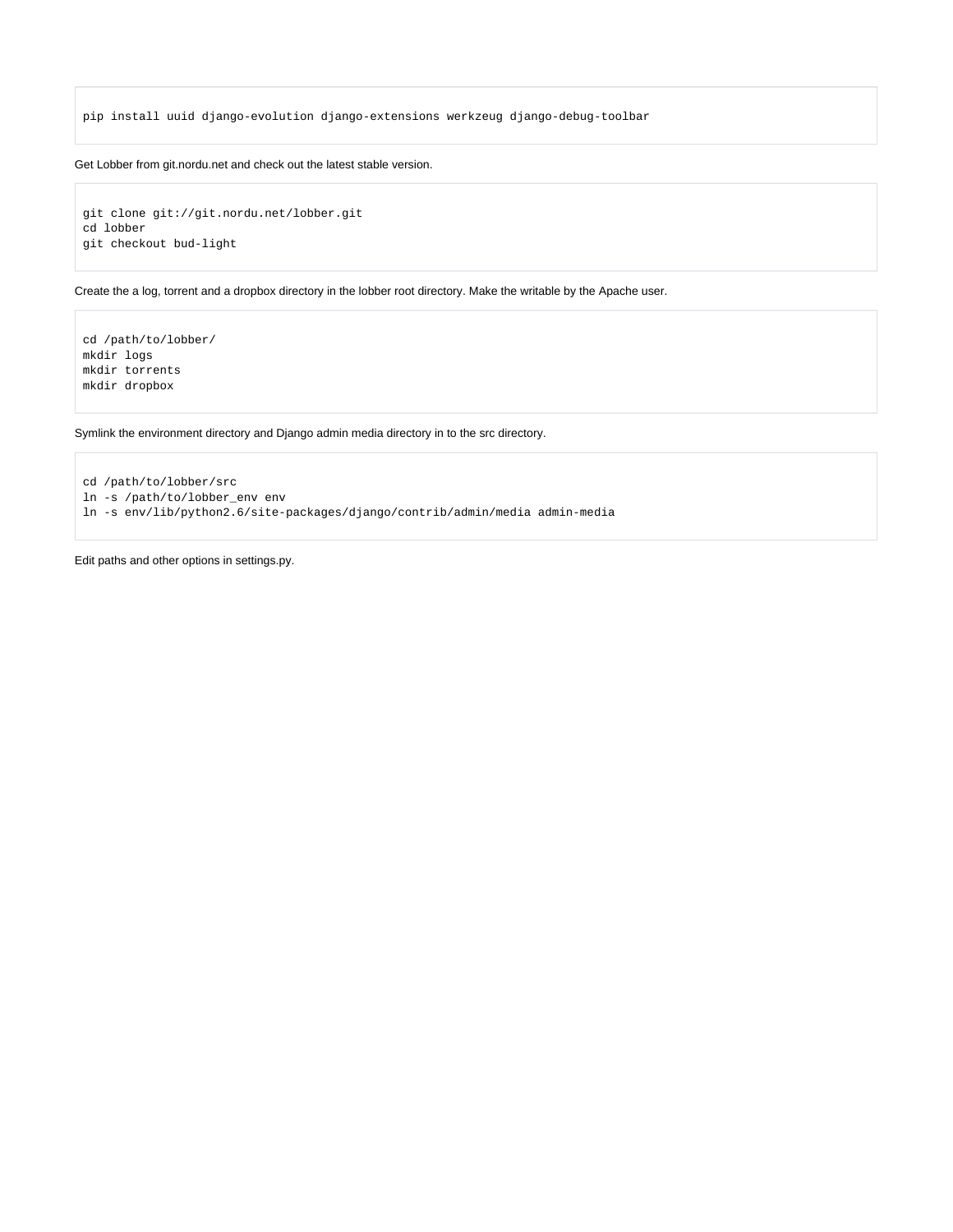#### **settings.py**

```
BASE_DIR = '/path/to/lobber'
APP_ADDR = 'host_ip or FQDN'
BASE_UI_URL = 'https://' + APP_ADDR
TRACKER_ADDR = 'host_ip or FQDN'
ANNOUNCE_BASE_URL = 'https://' + TRACKER_ADDR
ADMINS = (
    ('Your name', 'your@email.net'),
DATABASE_ENGINE = 'postgresql_psycopg2'
DATABASE_NAME = 'lobber'
DATABASE_USER = 'lobber'
DATABASE_PASSWORD = 'secret_password'
DATABASE_HOST = 'database host'
DATABASE_PORT = 'database port'
DROPBOX_DIR = '/path/to/lobber/dropbox'
# Make this unique, and don't share it with anybody.
SECRET_KEY = 'secret'
INSTALLED_APPS = (
     'django.contrib.auth',
    'django.contrib.contenttypes', # For the Permission model.
     'django.contrib.sessions',
    'django.contrib.sites',
    'django.contrib.admin',
    'tagging',
    'lobber.extensions',
     'lobber.userprofile',
     'lobber.share',
     'lobber.links',
     'lobber.tracker',
     'lobber.auth'
\lambda
```
If you are using Django 1.3 (standard from pip) then you need to change your database settings to:

#### DATABASES = { 'default': { 'ENGINE': 'django.db.backends.postgresql\_psycopg2', 'NAME': 'lobber', 'USER': 'lobber', 'PASSWORD': 'secret', 'HOST': 'database\_server', 'PORT': 'database\_port' } }

Synchronize the [database.](#page-4-1)

**settings.py**

./dev-django-admin.sh syncdb

Setup [Orbited](http://orbited.org) by creating /etc/orbited.cfg: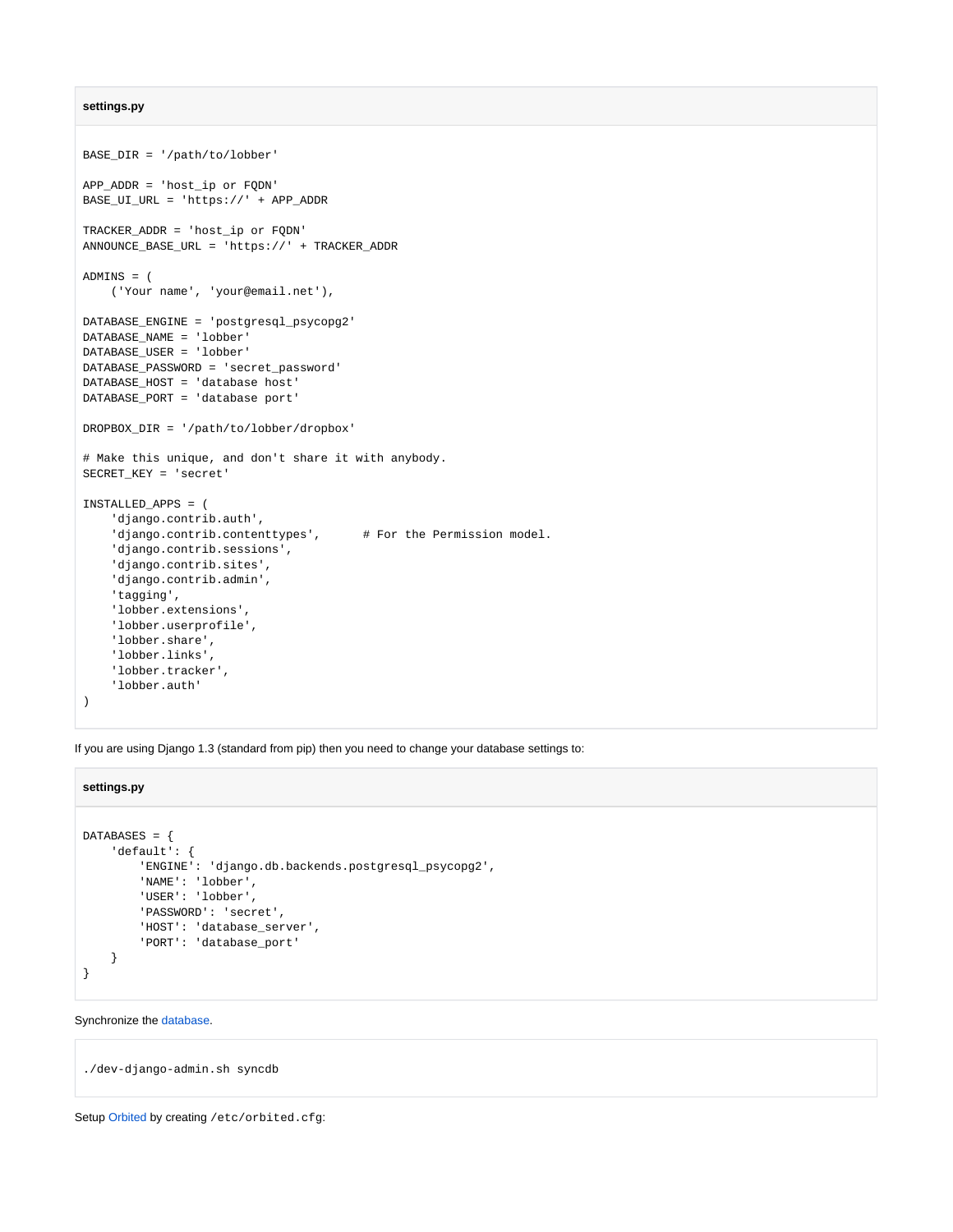#### **orbited.cfg**

[listen] http://:9001 stomp://:61613

[access] \* -> localhost:61613

[static]

[global] session.ping\_interval = 300 user=www-data

[logging] debug=STDERR,debug.log info=STDERR,info.log access=STDERR,info.log warn=STDERR,error.log error=STDERR,error.log

#Don't enable debug by default enabled.default=info,access,warn,error

#### and make sure that orbited is started like this automatically at boot:

```
echo "orbited -c /etc/orbited.cfg" >> /etc/rc.local
```
#### Then start orbited:

orbited -c /etc/orbited.cfg &

#### Activate some Apache modules:

a2enmod shib2 a2enmod headers a2enmod rewrite a2enmod proxy a2enmod proxy\_http

#### Restart Apache

/etc/init.d/apache2 restart

#### Edit lobber/src/lobber.wsgi:

#### **lobber.wsgi**

sys.path.append('/path/to/lobber/src')

Create /etc/apache2/conf.d/lobber: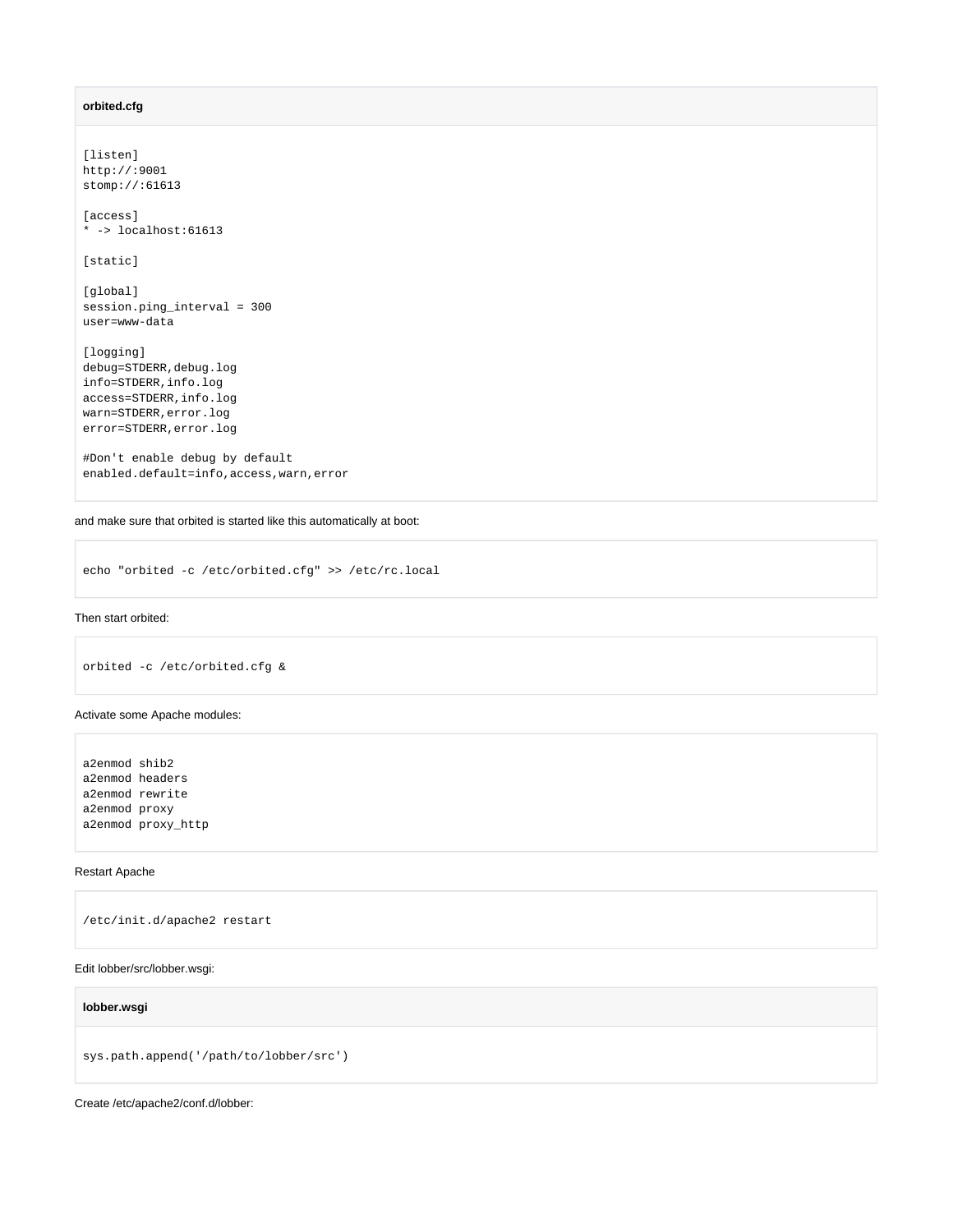#### **lobber**

```
WSGIPythonPath "/path/to/lobber:/path/to/lobber/src"
WSGIPythonHome "/path/to/lobber/src/env"
WSGIRestrictStdout Off
WSGIScriptAlias / /path/to/lobber/src/lobber.wsgi
```
#### Edit /etc/apache2/sites-available/default-ssl:

## **default** Alias /admin-media /path/to/lobber/admin-media Alias /site-media /path/to/lobber/site-media

#### Documentation on how to set up Apache to handle https can be found here:

- 1. <http://www.tc.umn.edu/~brams006/selfsign.html>
- 2. [http://www.tc.umn.edu/~brams006/selfsign\\_ubuntu.html](http://www.tc.umn.edu/~brams006/selfsign_ubuntu.html)

Usual problems:

- /path/to/lobber/logs/web.log is not writable by www-data (apache user).
- /path/to/lobber/torrents/ is not writable by www-data (apache user).
- /path/to/lobber/dropbox/ is not writable by www-data (apache user).
- /path/to/lobber/db/ (if you are using sqlite) is not writable by www-data (apache user).

**Missing documentation** O)

Documentation on how to set up federated login using mod\_shib2 should be added or linked to.

Set up cron jobs for expiring old torrents, keys and peers.

```
PATH=/usr/bin:/usr/sbin:/path/to/lobber/src/env/bin
# m h dom mon dow command
*/5 * * * * cd /path/to/lobber/src/ && ./dev-django-admin.sh expire_peers 5
0 0 * * * cd /path/to/lobber/src/ && ./dev-django-admin.sh expire_torrents
5 0 * * * cd /path/to/lobber/src/ && ./dev-django-admin.sh expire_keys
```
**To be able to accept file uploads in the Lobber web application you need to install a [Lobber storage node](#page-4-0) on the web application and tracker server.**

### <span id="page-4-0"></span>Storage node

See [Running a storage node \(bud light\)](https://portal.nordu.net/pages/viewpage.action?pageId=25854506)

<span id="page-4-1"></span>Note that the web application and tracker server needs a storage node nowadays – that's how we do file upload.

## Database server

apt-get install postgresql-client-8.4

<span id="page-4-2"></span>Look at the official [Django database documentation.](http://docs.djangoproject.com/en/dev/topics/install/#database-installation)

## Setting up your own development sandbox